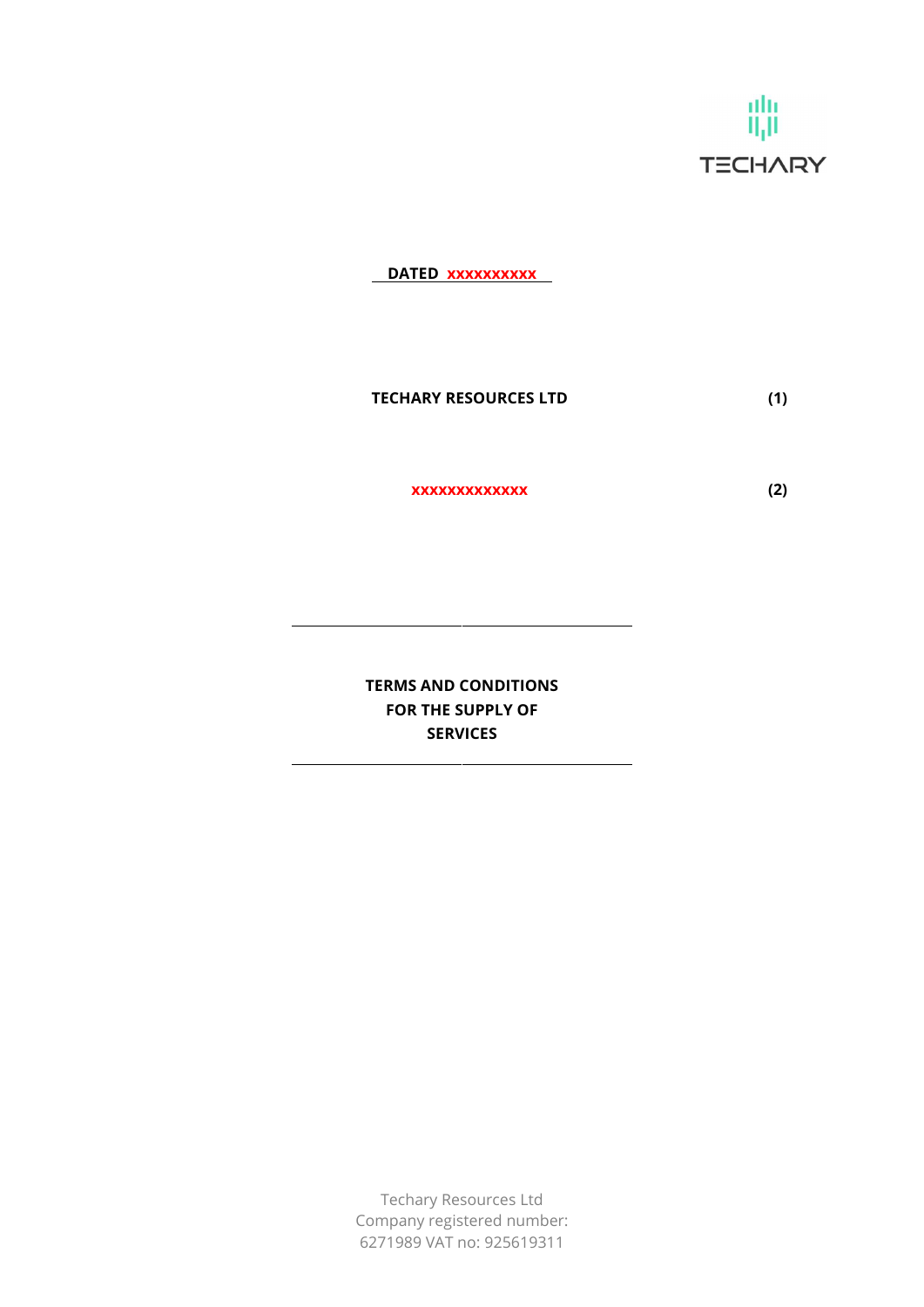# Definitions and interpretation

1.1 In these Conditions the following definitions apply:

| <b>Affiliate</b>                              | means any entity that directly or indirectly Controls, is Controlled by or<br>is under common Control with, another entity;                                                                                                                                            |                                                                                                                                                                                                                                                                                                                     |  |
|-----------------------------------------------|------------------------------------------------------------------------------------------------------------------------------------------------------------------------------------------------------------------------------------------------------------------------|---------------------------------------------------------------------------------------------------------------------------------------------------------------------------------------------------------------------------------------------------------------------------------------------------------------------|--|
| <b>Bribery Laws</b>                           | means the Bribery Act 2010 and all other applicable UK legislation,<br>statutory instruments and regulations in relation to bribery or<br>corruption and any similar or equivalent legislation in any other<br>relevant jurisdiction;                                  |                                                                                                                                                                                                                                                                                                                     |  |
| <b>Business Day</b>                           |                                                                                                                                                                                                                                                                        | means a day other than a Saturday, Sunday or bank or public holiday;                                                                                                                                                                                                                                                |  |
| <b>Conditions</b>                             | this document;                                                                                                                                                                                                                                                         | means the Supplier's terms and conditions of supply set out in                                                                                                                                                                                                                                                      |  |
| <b>Confidential</b><br><b>Information</b>     | means                                                                                                                                                                                                                                                                  | any commercial, financial or technical information,<br>information relating to the Services, plans, know-how or trade secrets<br>which is obviously confidential or has been identified as such, or which<br>is developed by a Party in performing its obligations under, or<br>otherwise pursuant to the Contract; |  |
| Contract                                      | means the agreement between the Supplier and the Customer for the<br>supply and purchase of Services incorporating these Conditions and<br>the Order;                                                                                                                  |                                                                                                                                                                                                                                                                                                                     |  |
| Control                                       | has the meaning given to it in section 1124 of the Corporation Tax Act<br>2010;                                                                                                                                                                                        |                                                                                                                                                                                                                                                                                                                     |  |
| <b>Customer</b>                               | means the person who purchases the Services from the Supplier and<br>whose details are set out in the Order;                                                                                                                                                           |                                                                                                                                                                                                                                                                                                                     |  |
| <b>Force Majeure</b>                          | means an event or sequence of events beyond a Party's reasonable<br>control (after exercise of reasonable care to put in place robust back-<br>up and disaster recovery arrangements) preventing or delaying it from<br>performing its obligations under the Contract; |                                                                                                                                                                                                                                                                                                                     |  |
| <b>Intellectual Property</b><br><b>Rights</b> |                                                                                                                                                                                                                                                                        | means copyright, patents, know-how, trade secrets, trade marks, trade<br>names, design rights, rights in get-up, rights in goodwill, rights in<br>confidential information, rights to sue for passing off,<br>domain names and all similar rights and, in each case:                                                |  |
|                                               | (a)                                                                                                                                                                                                                                                                    | whether registered or not;                                                                                                                                                                                                                                                                                          |  |
|                                               | (b)                                                                                                                                                                                                                                                                    | including any applications to protect or register such rights;                                                                                                                                                                                                                                                      |  |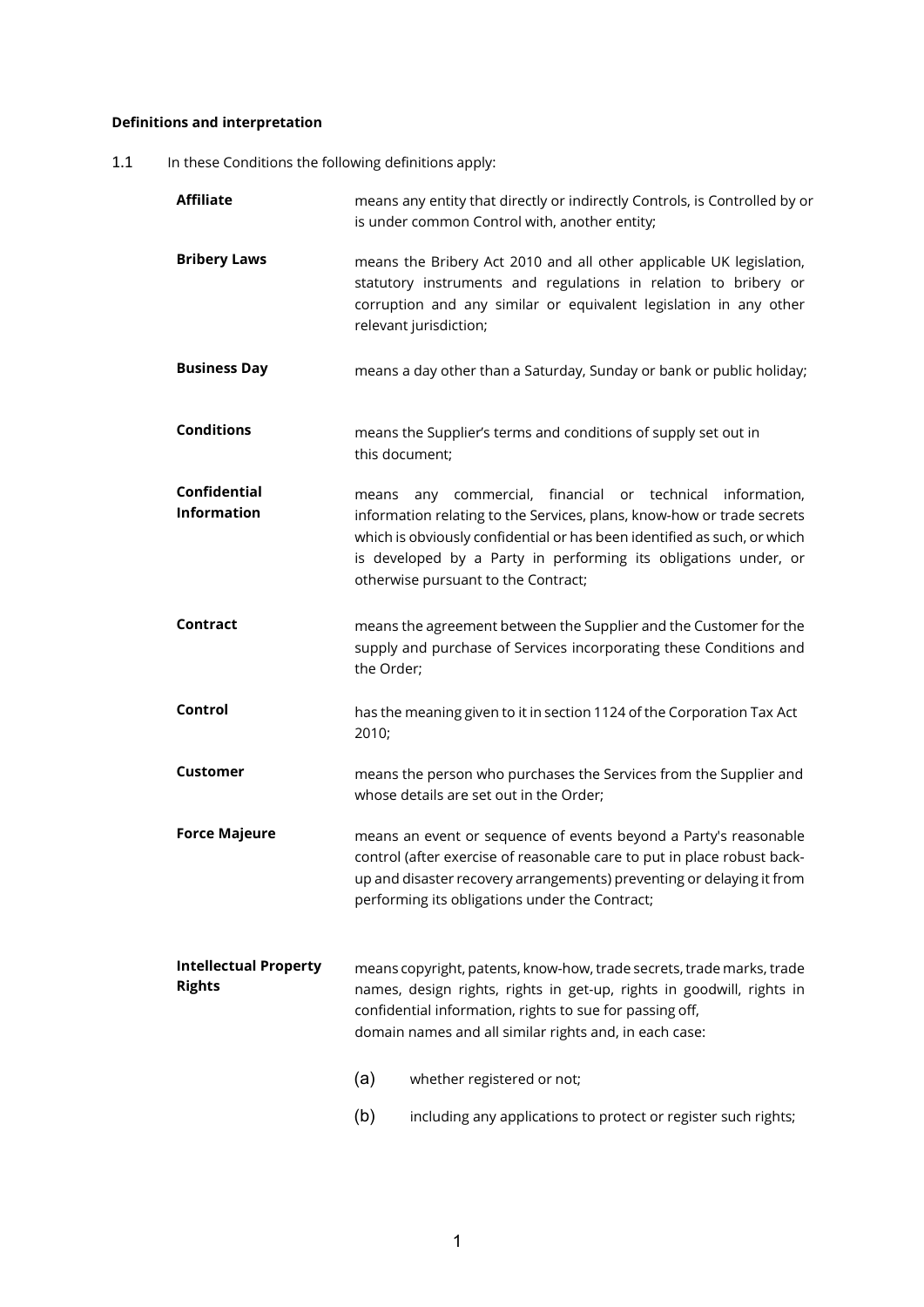|                              | (c)                                                                                                                                                                                          | including all renewals and extensions of such rights or<br>applications; |  |
|------------------------------|----------------------------------------------------------------------------------------------------------------------------------------------------------------------------------------------|--------------------------------------------------------------------------|--|
|                              | (d)                                                                                                                                                                                          | whether vested, contingent or future;                                    |  |
|                              | (e)                                                                                                                                                                                          | to which the relevant Party is or may be entitled, and                   |  |
|                              | (f)                                                                                                                                                                                          | in whichever part of the world existing;                                 |  |
| <b>Location</b>              | means the address(es) for performance of the Services as set out in<br>the Order;                                                                                                            |                                                                          |  |
| <b>Modern Slavery Policy</b> | means the Supplier's anti-slavery and human trafficking policy in force<br>and notified to the Customer from time to time;                                                                   |                                                                          |  |
| Order                        | means the order for the Services from the Supplier placed by the<br>Customer in substantially the same form as set out in 2 overleaf<br>together with a purchase order for the Services;     |                                                                          |  |
| <b>Party</b>                 | A party shall mean either the Customer or the Supplier as the context<br>so requires and "Parties" shall mean the Customer and the Supplier;                                                 |                                                                          |  |
| <b>Personnel</b>             | means the employees of the Supplier assigned to carry out the<br>Services;                                                                                                                   |                                                                          |  |
| <b>Price</b>                 | has the meaning set out in clause 1.13;                                                                                                                                                      |                                                                          |  |
| <b>Services</b>              | means the Services set out in the Order or understood by the Parties<br>to be included in the Services and to be performed bythe Supplier for<br>the Customer;                               |                                                                          |  |
| <b>Specification</b>         | means the description or specification of the Services set out or<br>referred to in the Order; and                                                                                           |                                                                          |  |
| <b>Supplier</b>              | means Techary Resources Limited (Registered in England under<br>number 06271989) whose registered office is at Unit 4.02 Crayfields<br>Business Park, New Mill Road, Orpington, Kent BR5 3QA |                                                                          |  |
| VAT                          | means value added tax under the Value Added Taxes Act 1994 or any<br>other similar sale or fiscal tax applying to the sale of the Services;                                                  |                                                                          |  |
| Year                         | means the period of one year from the date of this Agreement or from<br>the most recent anniversary of the date of this Agreement.                                                           |                                                                          |  |

## 1.2 In these Conditions, unless the context requires otherwise:

- 1.2.1 any clause, schedule or other headings in these Conditions is included for convenience only and shall have no effect on the interpretation of the Conditions;
- 1.2.2 a reference to a 'Party' includes that Party's personal representatives, successors and permitted assigns;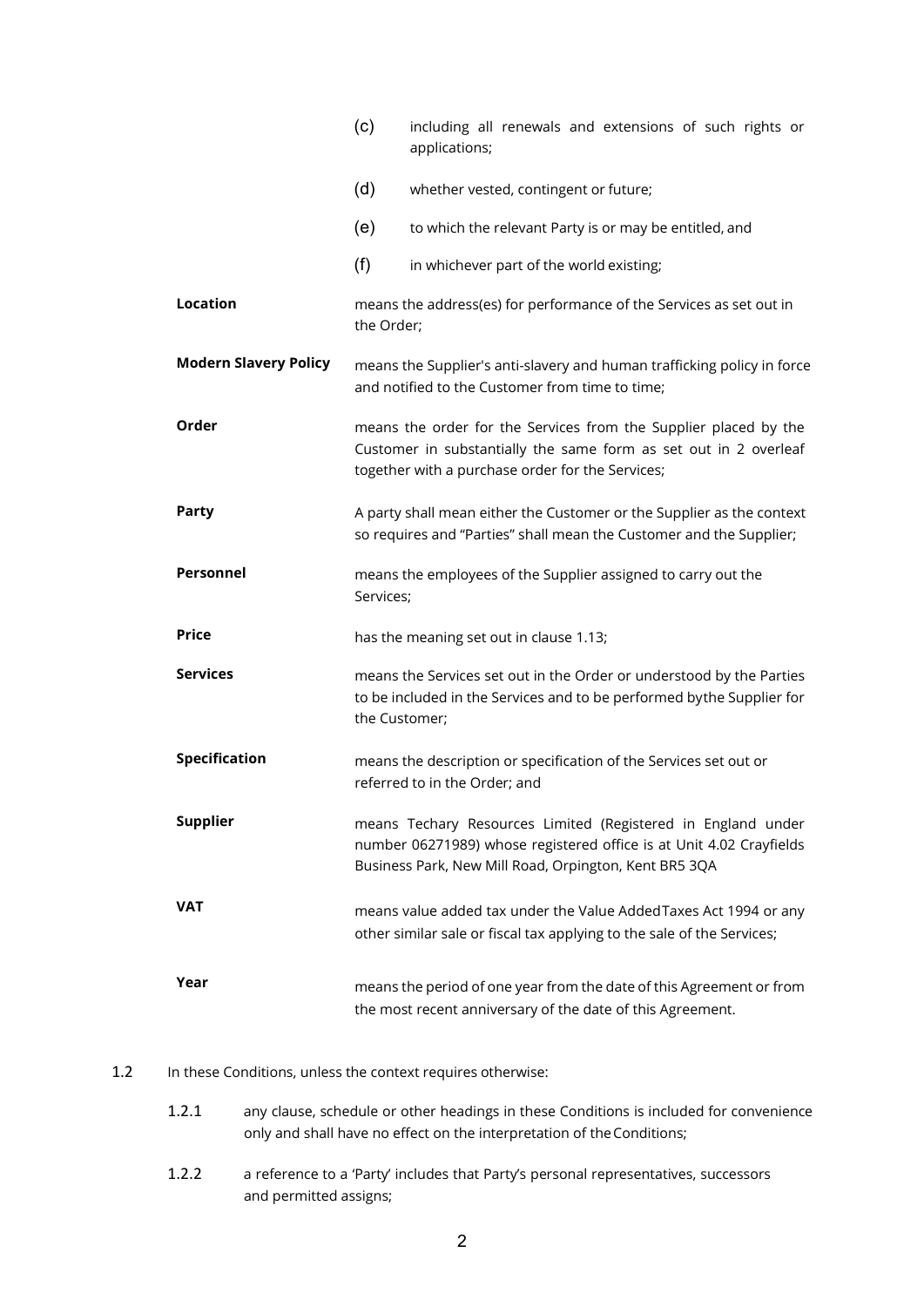- 1.2.3 a reference to a 'person' includes a natural person, corporate or unincorporated body (in each case whether or not having separate legal personality) and that person's personal representatives, successors and permitted assigns;
- 1.2.4 a reference to a 'company' includes any company, corporation or other body corporate, wherever and however incorporated or established;
- 1.2.5 a reference to a gender includes each other gender;
- 1.2.6 words in the singular include the plural and vice versa;
- 1.2.7 any words that follow 'include', 'includes', 'including', 'in particular' or any similar words and expressions shall be construed as illustrative only and shall not limit the sense of any word, phrase, term, definition or description preceding those words;
- 1.2.8 a reference to 'writing' or 'written' includes any method of reproducing words in a legible and non-transitory form [(excluding email)];
- 1.2.9 a reference to legislation is a reference to that legislation as amended, extended, reenacted or consolidated from time to time except to the extent that any such amendment, extension or re-enactment would increase or alter the liability of a Party under the Contract; and
- 1.2.10 a reference to legislation includes all subordinate legislation made from time to time under that legislation.

### Application of these Conditions

- 1.3 These Conditions apply to and form part of the Contract between the Supplier and the Customer. They supersede any previously issued terms and conditions of purchase or supply.
- 1.4 No terms or conditions endorsed on, delivered with, or contained in the Customer's purchase conditions, order, confirmation of order, specification or other document shall form part of the Contract except to the extent that the Supplier otherwise agrees in writing.
- 1.5 No variation of these Conditions or to an Order or to the Contract shall be binding unless expressly agreed in writing and executed by a duly authorised signatory on behalf of the Supplier.
- 1.6 Each Order by the Customer to the Supplier shall be an offer to purchase Services subject to these Conditions.
- 1.7 An Order may be withdrawn or amended by the Customer at any time before acceptance by the Supplier. If the Supplier is unable to accept an Order, it shall notify the Customer as soon as reasonably practicable.
- 1.8 The offer constituted by an Order shall remain in effect and be capable of being accepted by the Supplier for 15 Business Days from the date on which the Customer submitted the Order, after which time it shall automatically lapse and be withdrawn.
- 1.9 The Supplier may accept or reject an Order at its discretion. An Order shall not be accepted, and no binding obligation to supply any Services shall arise, until the earlier of:
	- 1.9.1 the Supplier's written acceptance of the Order; or
	- 1.9.2 the Supplier performing the Services or notifying the Customer that they are ready to be performed (as the case may be).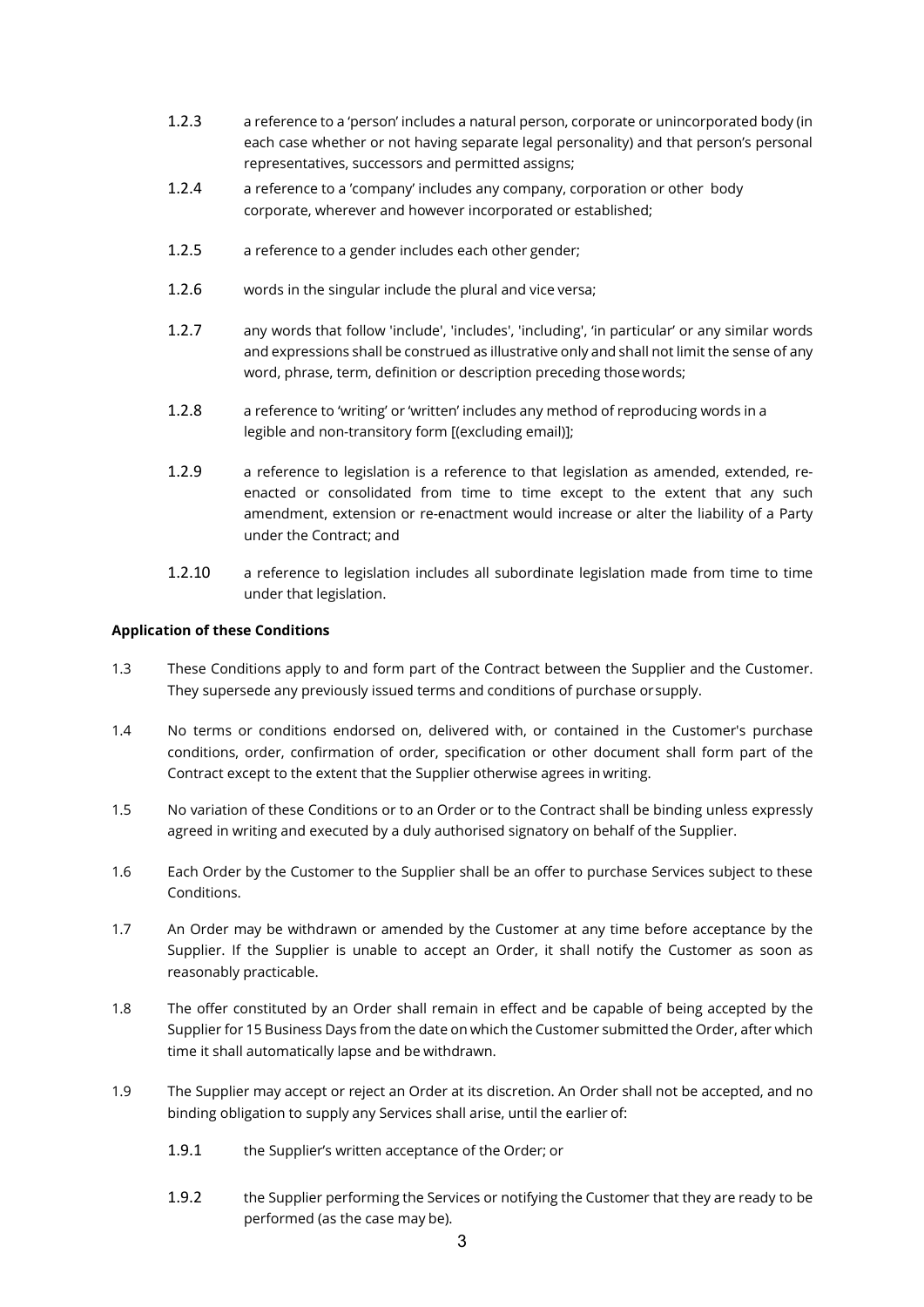- 1.10 Rejection by the Supplier of an Order, including any communication that may accompany such rejection, shall not constitute a counter-offer capable of acceptance by the Customer.
- 1.11 The Supplier may issue quotations to the Customer from time to time. Quotations are invitations to treat only. They are not an offer to supply Services and are incapable of being accepted by the Customer.
- 1.12 Marketing and other promotional material relating to the Services are illustrative only and do not form part of the Contract.

#### Price

- 1.13 The price for the Services shall be as set out in the Order or, in default of such provision, shall be calculated in accordance with the Supplier's scale of charges in force from time to time, and as notified to the Customer in writing prior to being set out in the Order, in respect of days or part days actually worked by the Supplier's Personnel subject to a minimum of five (5) hours being charged for each of the Personnel for each day worked (Price).
- 1.14 At the end of each week the Supplier must ensure that each of the Personnel complete a timesheet showing the hours and days of that week during which each Personnel provided the Services and ensure that such timesheets are signed off by the Customer.
- 1.15 The Prices are exclusive of:
	- 1.15.1 any expenses, approved by the Customer in writing, (including but not by way of limitation all travel expenses) which have been incurred which shall be charged in addition at the Supplier's standard rates, and
	- 1.15.2 VAT (or equivalent sales tax).
- 1.16 The Customer shall pay any applicable VAT to the Supplier on receipt of a valid VAT invoice.

### Payment

- 1.17 The Supplier shall invoice the Customer for the Services ten days after each course start date.
- 1.18 The Customer shall pay all invoices:
	- 1.18.1 in full without deduction or set-off, in cleared funds within 30 days of the date of each invoice; and
	- 1.18.2 to the bank account nominated by the Supplier.
- 1.19 Time of payment is of the essence. Where sums due under these Conditions are not paid in full by the due date:
	- 1.19.1 the Supplier may, without limiting its other rights, charge interest on such sums at 2% a year above the base rate of Barclays Bank plc from time to time in force, and
	- 1.19.2 interest shall accrue daily and apply from the due date for payment until actual payment in full, whether before or after judgment.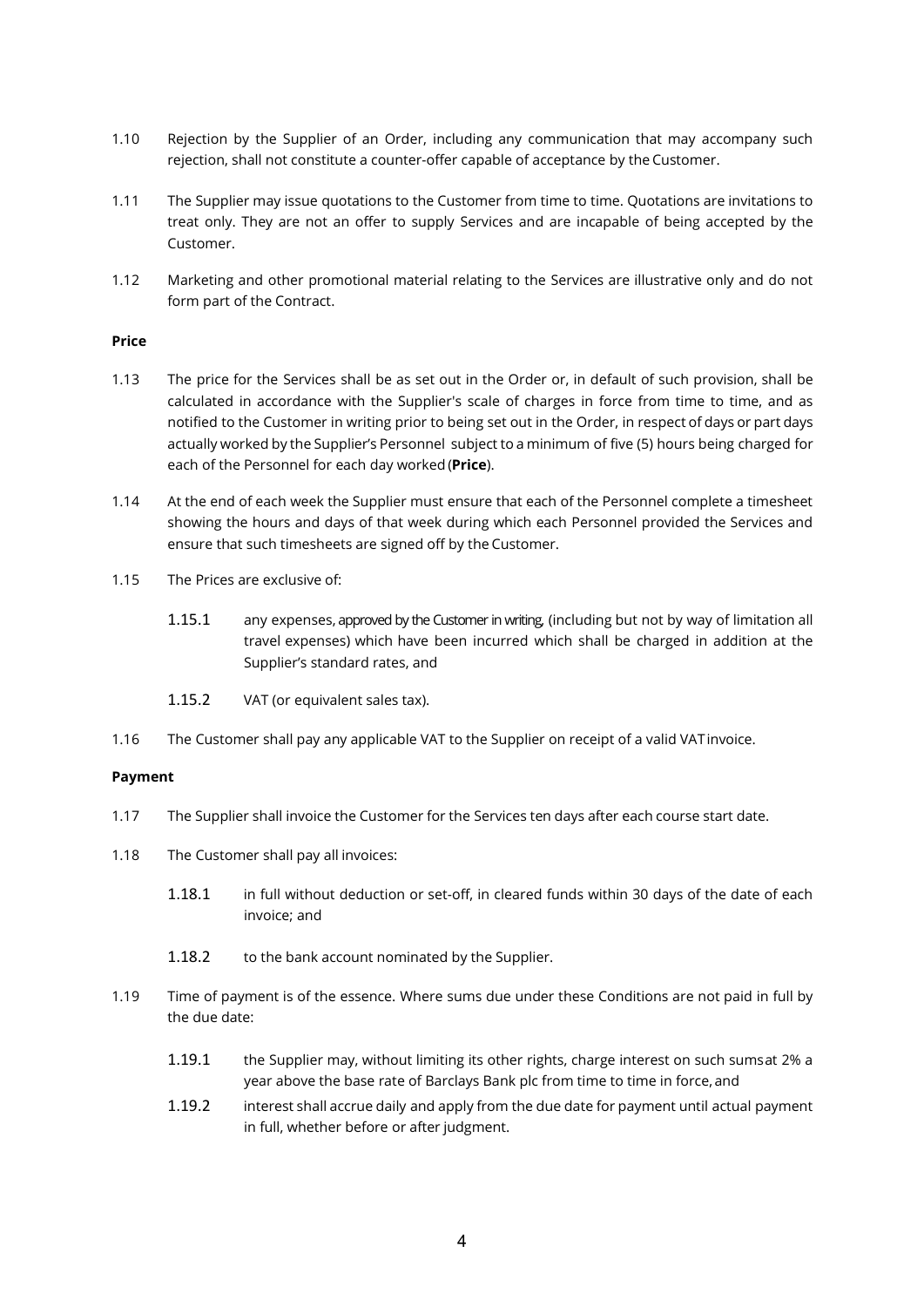### 2 No Employment or Agency

- 2.1 The Supplier warrants and represents to the Customer that it is an independent company. Nothing contained in the Contract shall be construed or have effect as constituting any relationship of employer and employee between the Customer or any of the Customer's Affiliates and the Supplier.
- 2.2 The Personnel shall always be regarded as either employees, or agents or sub-contractors of the Supplier and no relationship of employer and employee shall arise between the Customer and any Personnel under any circumstances regardless of the degree of supervision that may be exercised over the Personnel by the Customer.
- 2.3 Nothing in the Contract shall constitute the Supplier as an agent of the Customer or any of the Customer's Affiliates. The Supplier shall not have any right or power whatsoever to contract on behalf of the Customer or any of the Customer's Affiliates or bind the Customer or any of its Affiliates in any way unless specifically authorised in writing to do so.
- 2.4 Nothing contained in the Contract shall constitute a partnership or joint venture between the Customer or its Affiliates and the Supplier and both Parties shall be free to engage with other customers and suppliers.
- 2.5 Each Party agrees that in the event that one Party or any of its Affiliates (the "Employing Party") engages as a permanent employee or contractor any of the other Party's personnel (including the Personnel) with whom the Employing Party has had contact during the provision of the Services under this Agreement, resulting in full or part-time permanent employment or work as a contractor ('Engagement') by the Employing Party (which the Employing Party shall promptly notify to the other Party) the Employing Party shall pay to the other Party an introduction fee if the Engagement occurs within 26 weeks of the final date on which the personnel were involved in the provision of the Services. The introduction fee shall be calculated as 15% of the employee or contractor's anticipated total remuneration for the first 12 months of the engagement. VAT shall be paid in addition at the prevailing rate.

### 3 Other Interests

3.1 The Supplier shall immediately disclose to the Customer any conflict of interest of which it is aware that arises in relation to the provision of the Services as a result of any present or future appointment employment or other interest of the Supplier or any Personnel.

### Credit limit

The Supplier may set and vary credit limits from time to time and withhold all further supplies if the Customer exceeds such credit limit.

#### Performance

- 3.2 An Order shall specify whether the Services are to be:
	- 3.2.1 performed at the Location on the date(s) specified in the Order; or
	- 3.2.2 performed at an alternative premises set out in the Order (as the case may be). The Customer shall make such premises available for the Supplier so that the Supplier is able to make the Services available to be performed within the period set out in the Order.
- 3.3 The Services shall be deemed performed on completion of the performance of the Services as specified in the Order.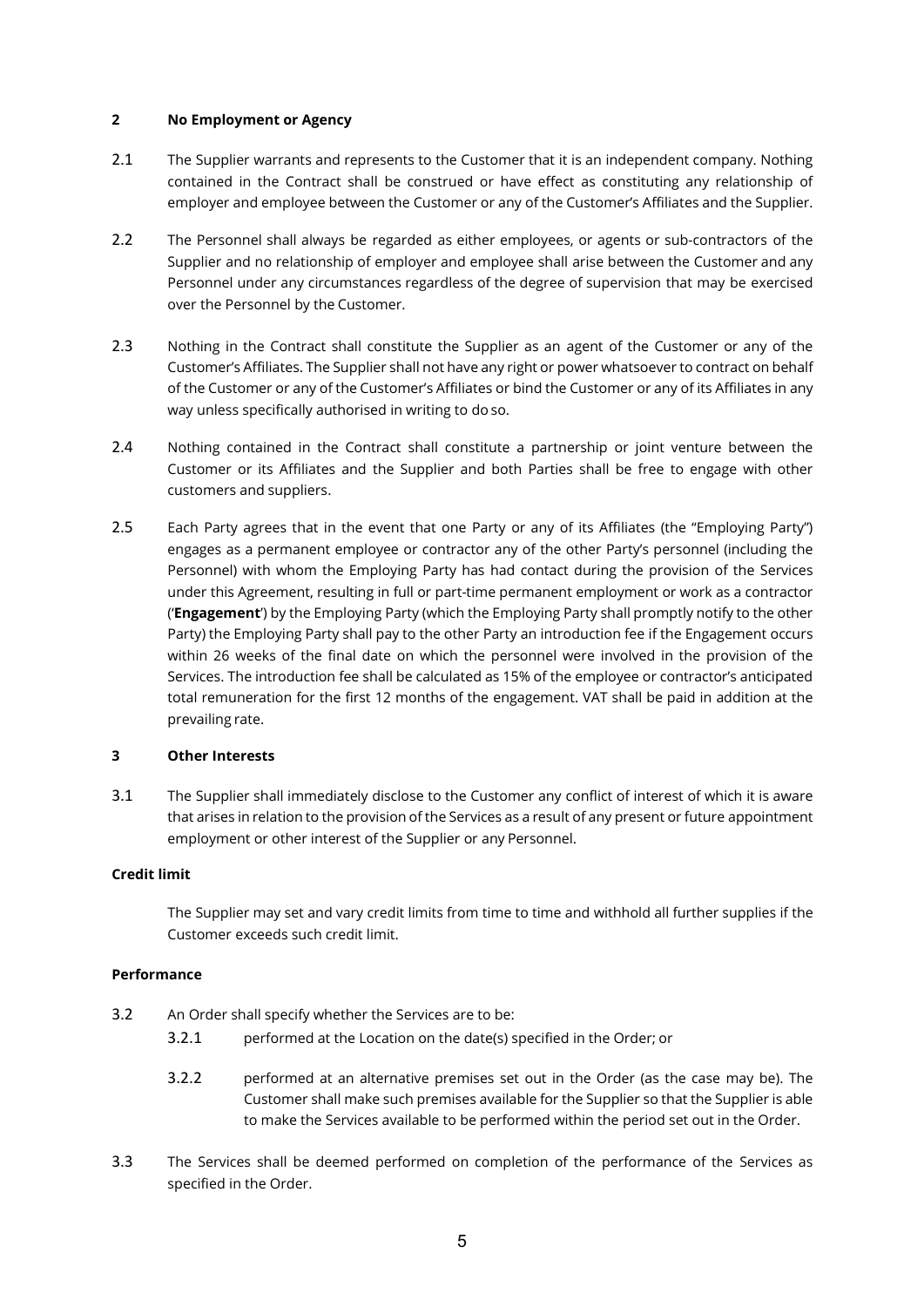### 3.4 NOT USED

- 3.5 Time of performance of the Services is of the essence. The Supplier shall use all reasonable endeavours to meet dates for performance specified in an Order.
- 3.6 The Supplier shall not be liable for any delay in or failure of performance caused by:
	- 3.6.1 the Customer's failure to: (i) make the Location available, (ii) prepare the Location in accordance with the Supplier's instructions or (iii) provide the Supplier with adequate instructions for performance of the Services;
	- 3.6.2 Force Majeure.

### **Warranty**

- 3.7 The Supplier warrants that, for a period of three months from performance (the Warranty Period), the Services shall:
	- 3.7.1 conform in all material respects to their description and the Specification;
	- 3.7.2 be free from material defects;
	- 3.7.3 be supplied with reasonable care and skill within the meaning of the Supply of Goods and Services Act 1982, Part II s 13;
	- 3.7.4 be fit for purpose and any purpose held out by the Supplier; and
	- 3.7.5 in the case of media on which the results of the Services are supplied, be free from defects in material and workmanship and of satisfactory quality within the meaning of the Sale of Goods Act 1979.
- 3.8 The Customer warrants that it has provided the Supplier with all relevant, full and accurate information as to the Customer's business and needs.
- 3.9 The Supplier shall, at its option, remedy, re-perform or refund the Fees paid for the provision of the Services that do not comply with clause 3.7, provided that:
	- 3.9.1 the Customer serves a written notice on the Supplier not later than ten Business Days from performance in the case of defects discoverable by a physical inspection, or within a reasonable period of time from performance in the case of latent defects; and
	- 3.9.2 such notice specifies that some or all of the Services do not comply with clause 3.7 and identifies in sufficient detail the nature and extent of the defects; and
	- 3.9.3 the Customer gives the Supplier a reasonable opportunity to examine the claim of the defective Services.
- 3.10 The provisions of these Conditions shall apply to any Services that are remedied or re- performed with effect from performance of the remedied or re-performed Services.
- 3.11 Except as set out in this clause 3:
	- 3.11.1 the Supplier gives no warranties and makes no representations in relation to the Services; and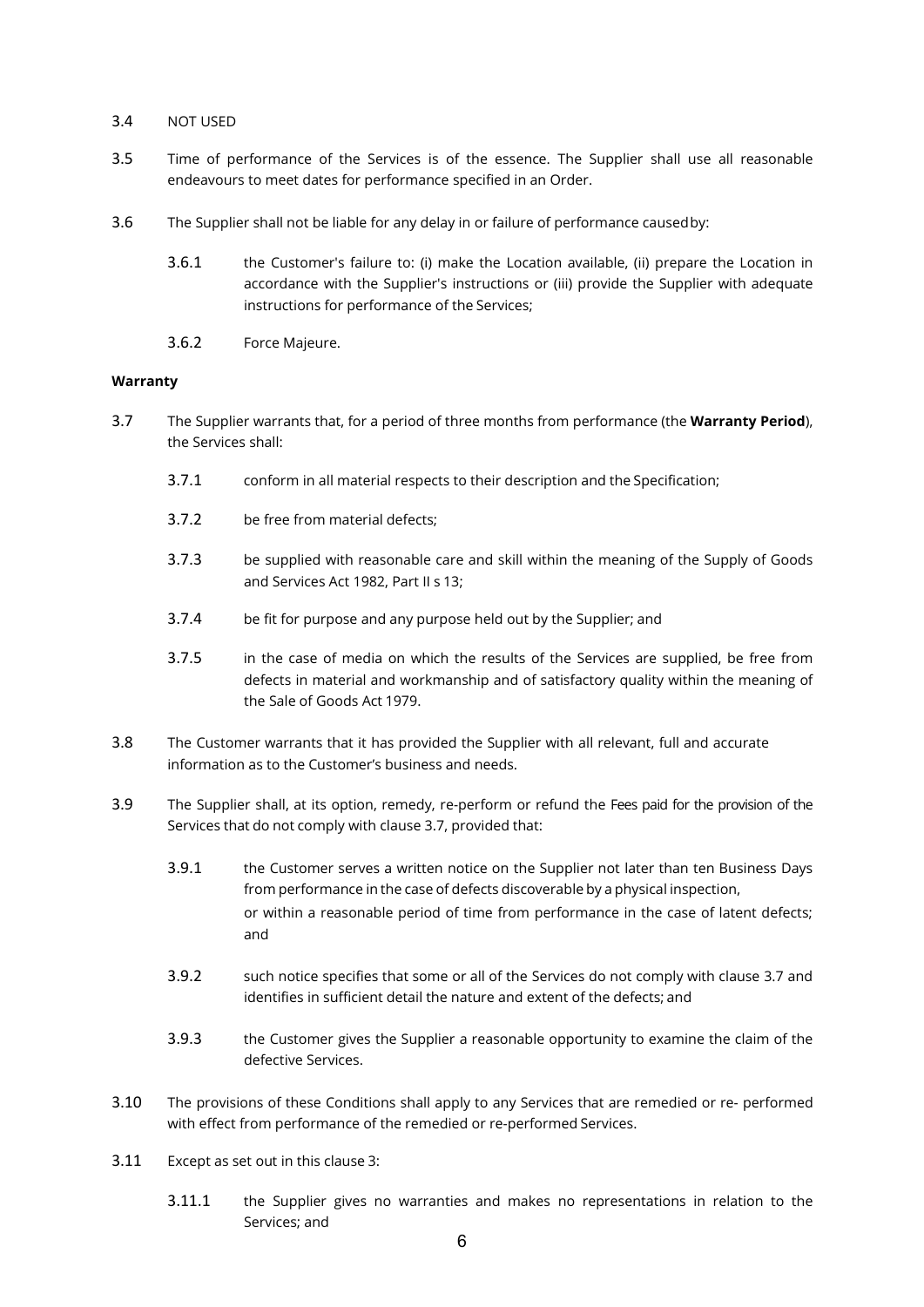3.11.2 shall have no liability for their failure to comply with the warranty in clause 3.7,

and all warranties and conditions (including the conditions implied by ss 12–16 of the Supply of Goods and Services Act 1982), whether express or implied by statute, common law or otherwise are excluded to the extent permitted by law.

3.12 The Customer shall be entitled to exercise its rights under clause 3 notwithstanding that the Services were not rejected following any initial inspection.

#### Anti-bribery

- 3.13 For the purposes of this clause 3.13 through 3.16 the expressions **adequate procedures** and associated with shall be construed in accordance with the Bribery Act 2010 and legislation or guidance published under it.
- 3.14 Each Party shall comply with applicable Bribery Laws including ensuring that it has in place adequate procedures to prevent bribery and use all reasonable endeavours to ensure that:
	- 3.14.1 all of that Party's personnel;
	- 3.14.2 all others associated with that Party; and
	- 3.14.3 all of that Party's subcontractors;

involved in performing the Contract so comply.

- 3.15 Without limitation to clause 3.14, neither Party shall make or receive any bribe (as defined in the Bribery Act 2010) or other improper payment, or allow any such to be made or received on its behalf, either in the United Kingdom or elsewhere, and shall implement and maintain adequate procedures to ensure that such bribes or payments are not made or received directly or indirectly on its behalf.
- 3.16 Each Party shall immediately notify the other as soon as it becomes aware of a breach or possible breach of any of the requirements in this clause 3.13 through 3.16.

#### Anti-slavery

- 3.17 The Customer undertakes, warrants and represents that:
	- 3.17.1 neither the Customer nor any of its officers, employees, agents or subcontractors has:
		- (a) committed an offence under the Modern Slavery Act 2015 ( MSA Offence); or
		- (b) been notified that it is subject to an investigation relating to an alleged MSA Offence or prosecution under the Modern Slavery Act 2015; or
		- (c) is aware if any circumstances within its supply chain that could give rise to an investigation relating to an alleged MSA Offence or prosecution under the Modern Slavery Act 2015;
	- 3.17.2 it shall comply with the Modern Slavery Act 2015 and the Modern Slavery Policy; and
	- 3.17.3 it shall notify the Supplier immediately in writing if it becomes aware or has reason to believe that it, or any of its officers, employees, agents or subcontractors have breached or potentially breached any of Customer's obligations under clause 3.17. Such notice shall set out full details of the circumstances concerning the breach or potential breach of the Customer's obligations.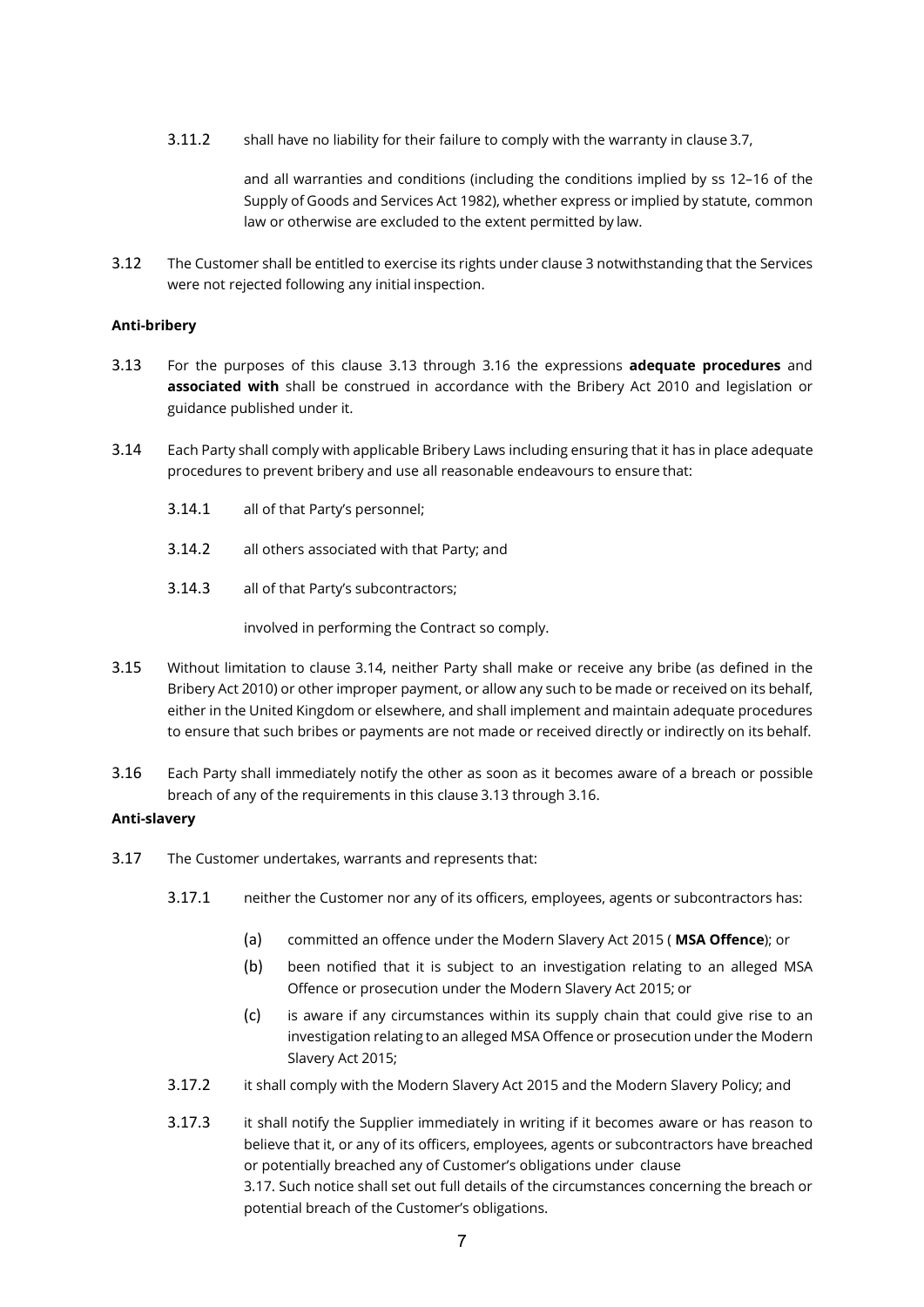3.18 Any breach of clause 3.17 by the Customer shall be deemed a material breach of the Contract and shall entitle the Supplier to terminate the Contract with immediate effect.

### Indemnity and insurance

Each Party shall have in place contracts of insurance with reputable insurers incorporated in the United Kingdom to cover its obligations under these Conditions. On request, a Party shall supply to the other, so far as is reasonable, evidence of the maintenance of the insurance and all of its terms from time to time applicable.

### Limitation of liability

- 3.19 The extent of the Parties' liability under or in connection with the Contract (regardless of whether such liability arises in tort, contract or in any other way and whether or not caused by negligence or misrepresentation) shall be as set out in this clause 3.19 through 3.24.
- 3.20 Subject to clauses 3.23 and 3.24, each party's total liability to the other party shall not exceed in any particular Year the aggregate sum of £50,000 plus the amount of fees payable in that Year.
- 3.21 Subject to clauses 3.23 and 3.24 neither Party shall be liable for consequential, indirect or special losses.
- 3.22 Subject to clauses 3.23 and 3.24, neither Party shall be liable for any of the following (whether direct or indirect):
	- 3.22.1 loss of profit;
	- 3.22.2 loss of use;
	- 3.22.3 loss of production;
	- 3.22.4 loss of contract;
	- 3.22.5 loss of opportunity;
	- 3.22.6 loss of savings, discount or rebate (whether actual or anticipated);
	- 3.22.7 harm to reputation or loss of goodwill.
- 3.23 The limitations of liability set out in clauses 0 to 3.22 shall not apply in respect of any indemnities given by either Party under the Contract.
- 3.24 Notwithstanding any other provision of the Contract, the liability of the Parties shall not be limited in any way in respect of the following:
	- 3.24.1 death or personal injury caused by negligence;
	- 3.24.2 fraud or fraudulent misrepresentation;
	- 3.24.3 any other losses which cannot be excluded or limited by applicable law;
	- 3.24.4 any losses caused by wilful misconduct.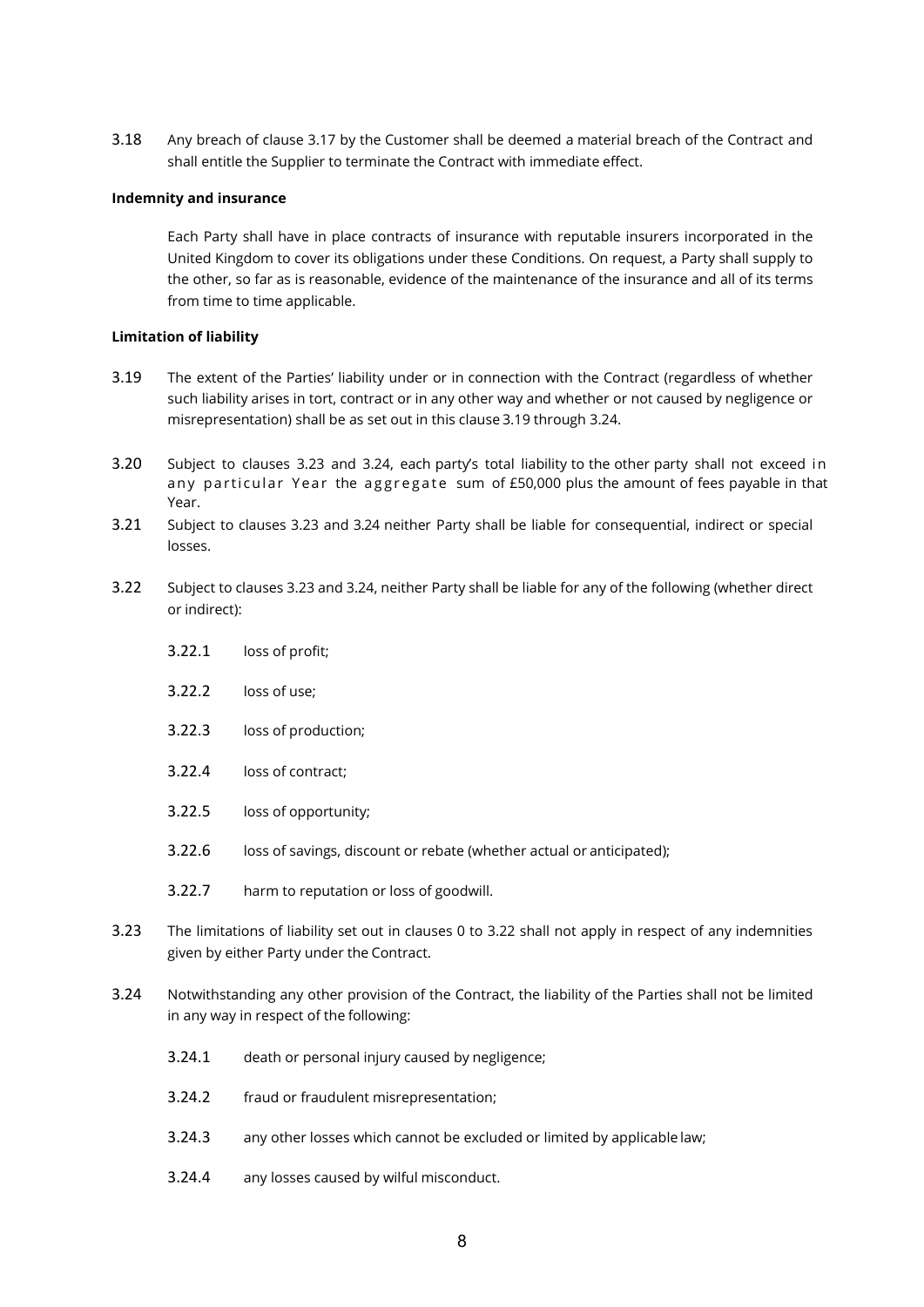### Intellectual property

- 3.25 The Supplier shall own all Intellectual Property Rights in training materials and resources created by the Supplier prior to the Contract. The Customer shall own all its Intellectual Property Rights created prior to the Contract. The parties will discuss the ownership or rights to use any Intellectual Property Rights to be created in future projects prior to starting any such projects.
- 3.26 The Supplier shall indemnify the Customer and hold the Customer and their Affiliates harmless from and against any losses, damages, liability, costs and expenses (including reasonable professional fees) incurred by it as a result of any action, demand or claim that performance of benefit of the Services infringes the Intellectual Property Rights of any third party (IPR Claim), provided that the Supplier shall have no such liability if the Customer:
	- 3.26.1 does not notify the Supplier in writing setting out full details of any IPR Claim of which it has notice as soon as is reasonably possible;
	- 3.26.2 makes any admission of liability or agrees any settlement or compromise of the relevant IPR Claim without the prior written consent of the Supplier;
	- 3.26.3 does not let the Supplier at its request and own expense have the conduct of or settle all negotiations and litigation arising from the IPR Claim at its sole discretion, save where the conduct of the Supplier in defending the infringement claim, in the Customers sole discretion, brings the Customers reputation into dispute;
	- 3.26.4 does not take all reasonable steps to minimise the losses that may be incurred by it or by any third party as a result of the IPR Claim;
	- 3.26.5 does not, at the Supplier's request, provide the Supplier with all reasonable assistance in relation to the IPR Claim (at the Customer's expense) including the provision of prompt access to any relevant premises, officers, employees, contractors or agents of the Customer.
- 3.27 If any IPR Claim is made or is reasonably likely to be made, the Supplier may at its option:
	- 3.27.1 procure for the Customer the right to continue receiving the benefit of the relevant Services; or
	- 3.27.2 modify or replace the infringing part of the Services so as to avoid the infringement or alleged infringement, provided the Services remain in material conformance to their Specification.
- 3.28 The Supplier's obligations under clause 3.28 shall not apply to Services modified or used by the Customer other than in accordance with the Contract or the Supplier's instructions. The Customer shall indemnify the Supplier against all losses, damages, liability, costs and expenses (including reasonable legal fees) incurred by the Supplier in connection with any claim arising from such modification or use.

#### Confidentiality and announcements

3.29 Each Party shall keep confidential all Confidential Information of the other Party and of any Affiliate of the other Party and shall only use the same as required to perform the Contract. The provisions of this clause shall not apply to: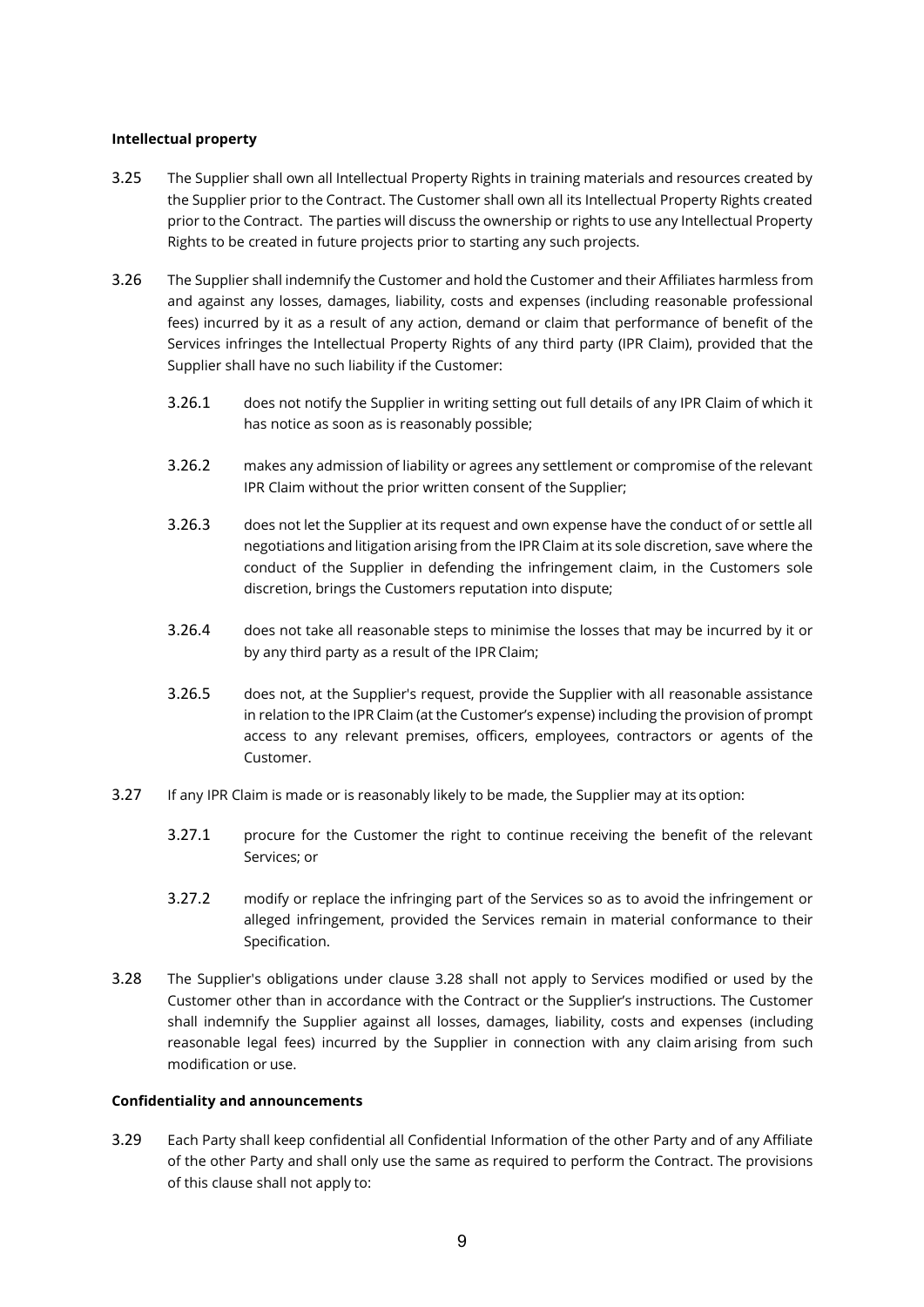- 3.29.1 any information which was in the public domain at the date of the Contract;
- 3.29.2 any information which comes into the public domain subsequently other than as a consequence of any breach of the Contract or any related agreement;
- 3.29.3 any information which is independently developed by a Party without using information supplied by the other Party or by any Affiliate of the other Party; or
- 3.29.4 any disclosure required by law or a regulatory authority or otherwise by the provisions of the Contract.
- 3.30 This clause shall remain in force for a period of five years from the date of the Contract and, if longer, three years after termination of the Contract.
- 3.31 Neither Party shall make any public announcement or disclose any information regarding the Contract, except to the extent required by law or regulatory authority.

### Force Majeure

- 3.32 A Party shall not be liable if delayed in or prevented from performing its obligations due to Force Majeure, provided that it:
	- 3.32.1 promptly notifies the other of the Force Majeure event and its expected duration; and
	- 3.32.2 uses best endeavours to minimise the effects of that event.
- 3.33 If, due to Force Majeure, a Party:
	- 3.33.1 is or shall be unable to perform a material obligation; or
	- 3.33.2 is delayed in or prevented from performing its obligations for a continuous period exceeding 21 days or a total of more than 30 days in any consecutive period of 60 days.

### Termination

- 3.34 Either Party may terminate the Contract or any other contract which it has with the other Party at any time by giving notice in writing to the other Party if:
	- 3.34.1 the other Party commits a material breach of Contract and such breach is not remediable;
	- 3.34.2 the other Party commits a material breach of the Contract which is not remedied within 14 days of receiving written notice of such breach;
	- 3.34.3 the other Party has failed to pay any amount due under the Contract on the due date and such amount remains unpaid within 30 days after it has been notified that the payment is overdue; or
	- 3.34.4 any consent, licence or authorisation held by other Party is revoked or modified such that the other Party is no longer able to comply with its obligations under the Contract or receive any benefit to which it is entitled.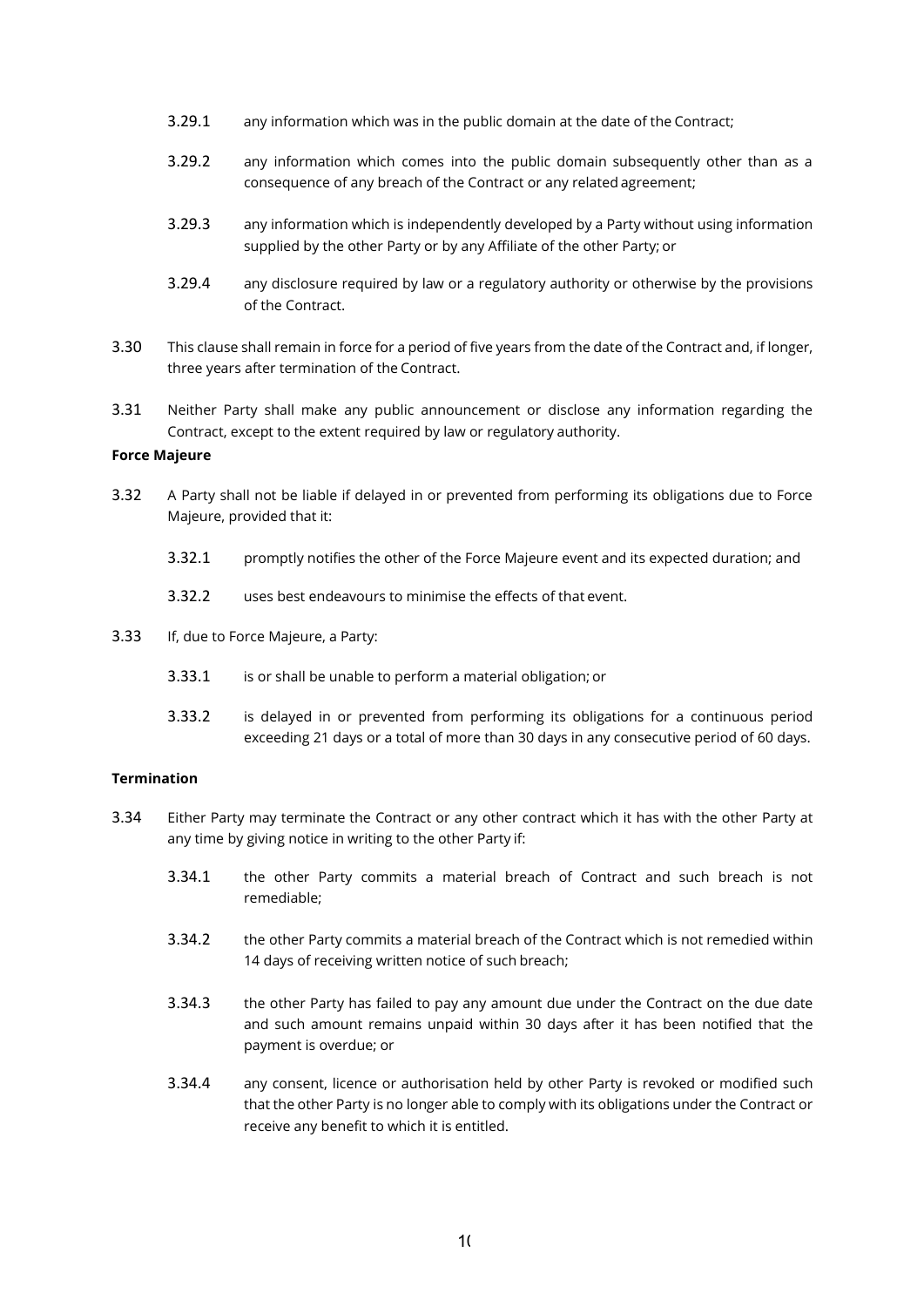- 3.35 Either Party may terminate the Contract at any time by giving notice in writing to the other Party if the other Party:
	- 3.35.1 stops carrying on all or a significant part of its business, or indicates in any way that it intends to do so;
	- 3.35.2 is unable to pay its debts either within the meaning of section 123 of the Insolvency Act 1986 or if a Party reasonably believes that to be the case;
	- 3.35.3 becomes the subject of a company voluntary arrangement under the Insolvency Act 1986;
	- 3.35.4 has a receiver, manager, administrator or administrative receiver appointed over all or any part of its undertaking, assets or income;
	- 3.35.5 has a resolution passed for its winding up;
	- 3.35.6 has a petition presented to any court for its winding up or an application is made for an administration order, or any winding-up or administration order is made against it;
	- 3.35.7 is subject to any procedure for the taking control of its goods that is not withdrawn or discharged within seven days of that procedure being commenced;
	- 3.35.8 has a freezing order made against it;
	- 3.35.9 is subject to any recovery or attempted recovery of items supplied to it by a supplier retaining title to those items;
	- 3.35.10 is subject to any events or circumstances analogous to those in clauses 3.37.1 to 3.37.9 in any jurisdiction;
	- 3.35.11 takes any steps in anticipation of, or has no realistic prospect of avoiding, any of the events or procedures described in clauses 3.35.1 to 3.35.10 including giving notice for the convening of any meeting of creditors, issuing an application at court or filing any notice at court, receiving any demand for repayment of lending facilities, or passing any board resolution authorising any steps to be taken to enter into an insolvency process.
- 3.36 Either Party may terminate the Contract any time by giving not less than 30 days' notice in writing to the other Party.
- 3.37 The right of a Party to terminate the Contract pursuant to clause 3.35 shall not apply to the extent that the relevant procedure is entered into for the purpose of amalgamation, reconstruction or merger (where applicable) where the amalgamated, reconstructed or merged Party agrees to adhere to the Contract.
- 3.38 If either Party becomes aware that any event has occurred, or circumstances exist, which may entitle a Party to terminate the Contract under this clause, it shall immediately notify the other Party in writing.
- 3.39 Termination or expiry of the Contract shall not affect any accrued rights and liabilities of a Party at any time up to the date of termination.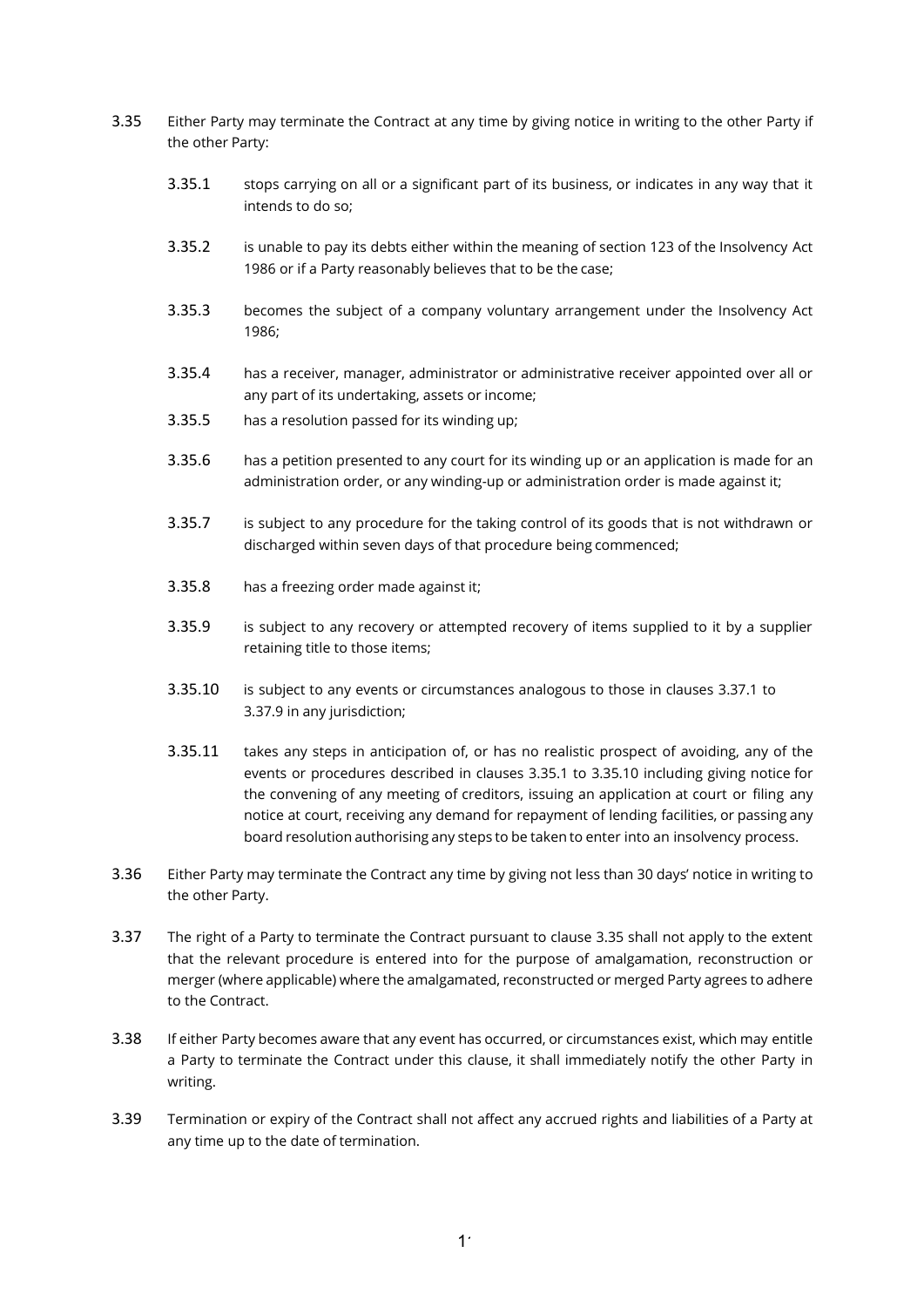#### Dispute resolution

- 3.40 Any dispute arising between the Parties out of or in connection with the Contract shall be dealt with in accordance with the provisions of this clause 3.40 -through 3.45.
- 3.41 The dispute resolution process may be initiated at any time by either Party serving a notice in writing on the other Party that a dispute has arisen. The notice shall include reasonable information as to the nature of the dispute.
- 3.42 The Parties shall use all reasonable endeavours to reach a negotiated resolution through the following procedures:
	- 3.42.1 within 7 days of service of the notice, the contract managers of the Parties shall meet to discuss the dispute and attempt to resolve it.
	- 3.42.2 if the dispute has not been resolved within 7 days of the first meeting of the contract managers, then the matter shall be referred to the chief executives (or persons of equivalent seniority). The chief executives (or equivalent) shall meet within 14 days to discuss the dispute and attempt to resolve it.
- 3.43 The specific format for the resolution of the dispute under clause 3.42.1 and, if necessary, clause 3.42.2 shall be left to the reasonable discretion of the Parties, but may include the preparation and submission of statements of fact or of position.
- 3.44 If the dispute has not been resolved within 14 days of the first meeting of the chief executives (or equivalent) under clause 3.42.2 then the matter may be referred to mediation in accordance with the London Court of International Arbitration Mediation Rules.
- 3.45 Either Party may issue formal legal proceedings or commence arbitration at any time whether or not the steps referred to in clauses 3.42 and 3.45 have been completed.

#### Notices

- 3.46 Any notice or other communication given by a Party under these Conditions shall:
	- 3.46.1 be in writing and in English;
	- 3.46.2 be signed by, or on behalf of, the Party giving it (except for notices sent by email); and
	- 3.46.3 be sent to the relevant Party at the address set out in the Contract
- 3.47 Notices may be given, and are deemed received:
	- 3.47.1 by hand: on receipt of a signature at the time of delivery;
	- 3.47.2 by post: at 9.00 am on the second Business Day after posting;
	- 3.47.3 by Royal Mail International Tracked & Signed OR Royal Mail International Signed post: at 9.00 am on the fourth Business Day after posting; and
	- 3.47.4 by fax: on receipt of a transmission report from the correct number confirming uninterrupted and error-free transmission; and
	- 3.47.5 by email: on receipt of a delivery receipt email from the correct address.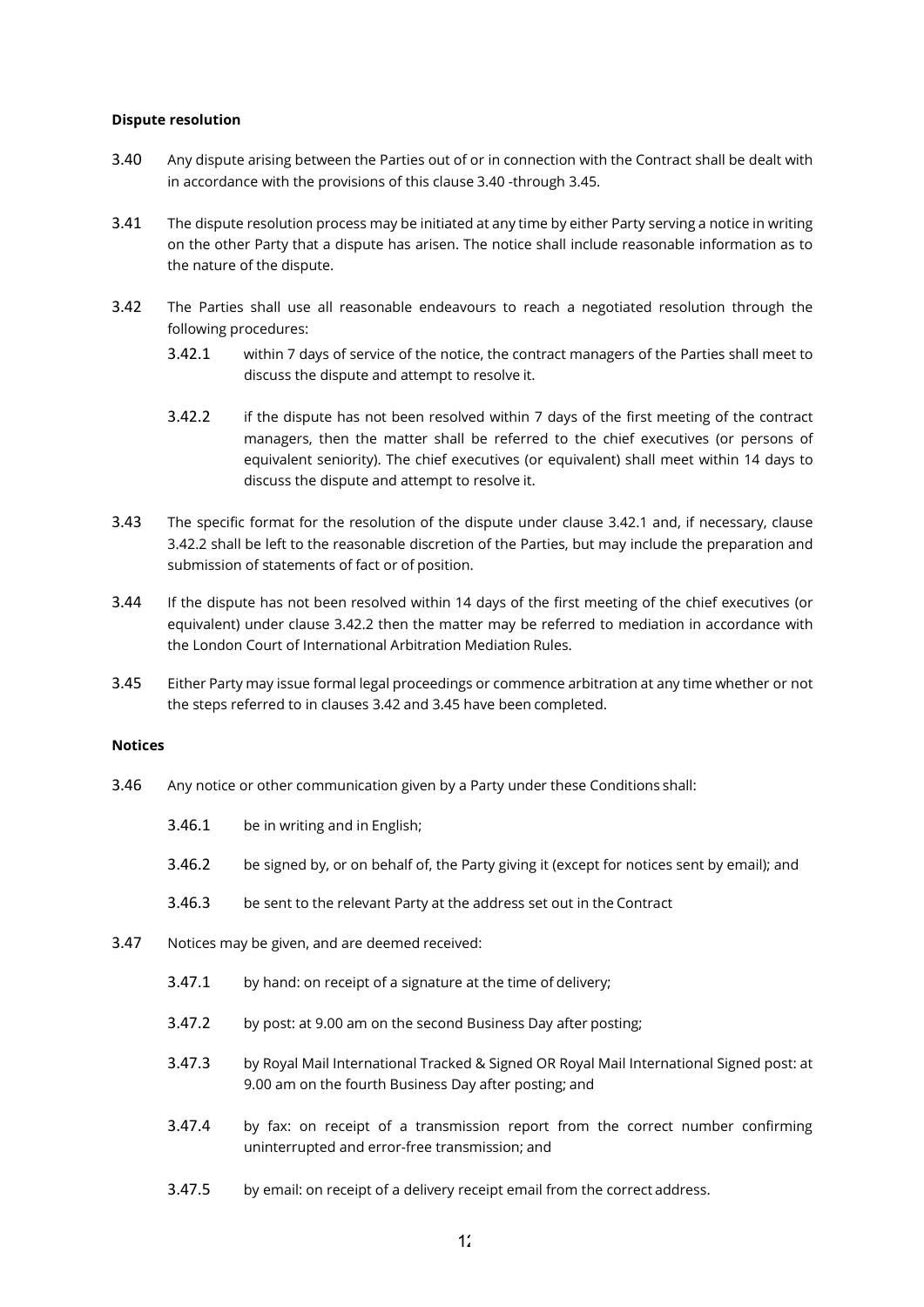- 3.48 Any change to the contact details of a Party as set out in the Contract shall be notified to the other Party in accordance with clause 3.48 and shall be effective:
	- 3.48.1 on the date specified in the notice as being the date of such change; or
	- 3.48.2 if no date is so specified, 10 Business Days after the notice is deemed to be received.
- 3.49 All references to time are to the local time at the place of deemed receipt.
- 3.50 This clause does not apply to notices given in legal proceedings or arbitration.
- 3.51 A notice given under these Conditions is not validly served if sent by email.

### Cumulative remedies

The rights and remedies provided in the Contract for each Party are cumulative and not exclusive of any rights and remedies provided by law.

#### Further assurance

A Party shall at the reasonable request of the other Party and at the cost of the Party making the request do all acts and execute all such documents which are necessary to give full effect to the Contract.

#### Entire agreement

- 3.52 The Parties agree that the Contract and any documents entered into pursuant to it] constitutes the entire agreement between them and supersedes all previous agreements, understandings and arrangements between them, whether in writing or oral in respect of its subject matter.
- 3.53 Each Party acknowledges that it has not entered into the Contract or any documents entered into pursuant to it] in reliance on, and shall have no remedies in respect of, any representation or warranty that is not expressly set out in the Contract [or any documents entered into pursuant to it]. No Party shall have any claim for innocent or negligent misrepresentation on the basis of any statement in the Contract.
- 3.54 Nothing in these Conditions purports to limit or exclude any liability for fraud.

#### Variation

No variation of the Contract shall be valid or effective unless it is in writing, refers to the Contract and these Conditions and is duly signed or executed by, or on behalf of, the Supplier.

### Assignment

3.55 The Supplier may not assign, subcontract or encumber any right or obligation under the Contract, in whole or in part, without the Customer's prior written consent, such consent not to be unreasonably withheld or delayed.

#### Equitable relief

Each Party recognises that any breach or threatened breach of the Contract may cause a Party irreparable harm for which damages may not be an adequate remedy. Accordingly, in addition to any other remedies and damages available to a Party, each Party acknowledges and agrees that the nonbreaching Party is entitled to the remedies of specific performance, injunction and other equitable relief without proof of special damages.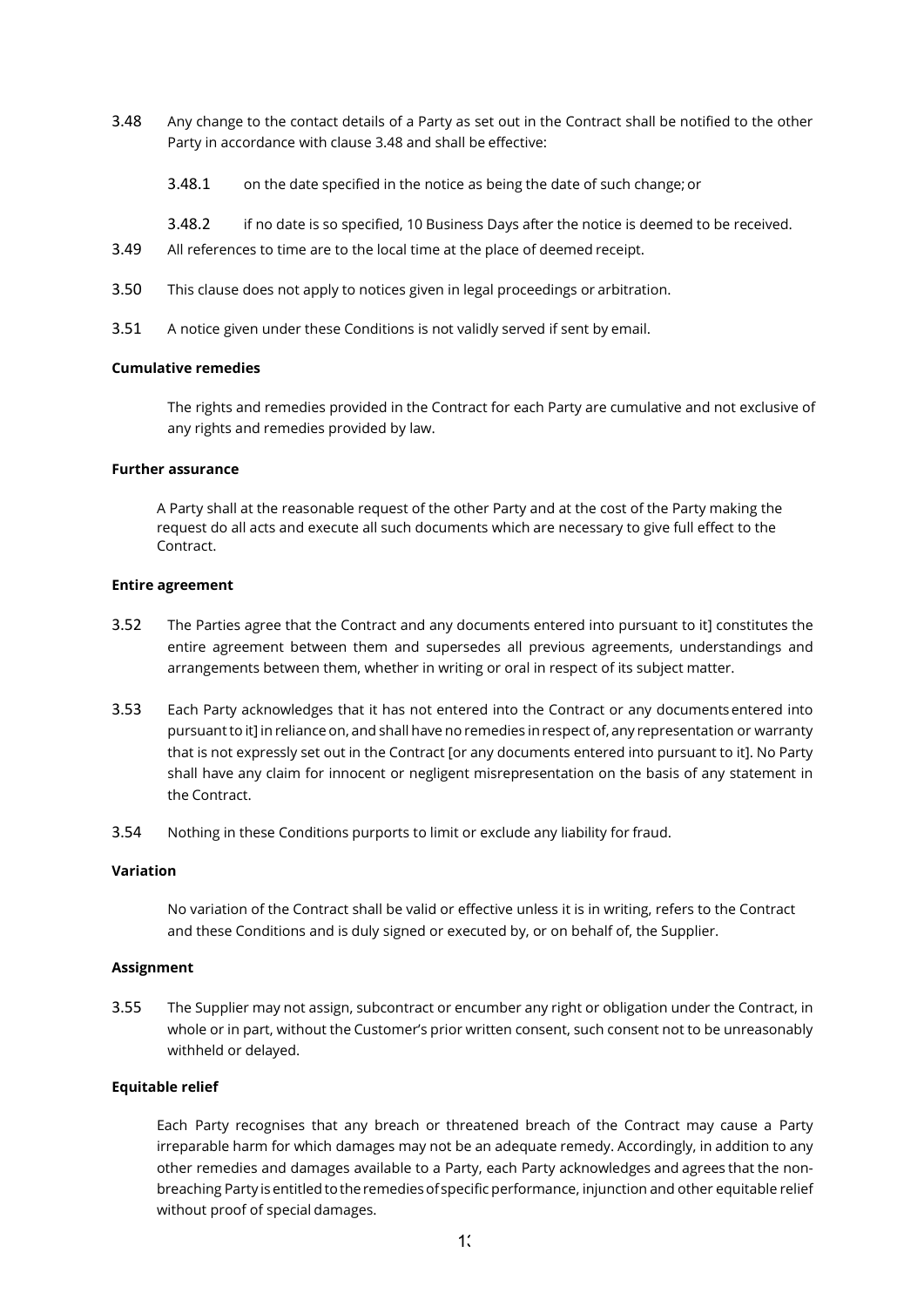#### Severance

- 3.56 If any provision of the Contract (or part of any provision) is or becomes illegal, invalid or unenforceable, the legality, validity and enforceability of any other provision of the Contract shall not be affected.
- 3.57 If any provision of the Contract (or part of any provision) is or becomes illegal, invalid or unenforceable but would be legal, valid and enforceable if some part of it was deleted or modified, the provision or part-provision in question shall apply with such deletions or modifications as may be necessary to make the provision legal, valid and enforceable. In the event of such deletion or modification, the Parties shall negotiate in good faith in order to agree the terms of a mutually acceptable alternative provision.

#### Waiver

- 3.58 No failure, delay or omission by the Contract in exercising any right, power or remedy provided by law or under the Contract shall operate as a waiver of that right, power or remedy, nor shall it preclude or restrict any future exercise of that or any other right, power or remedy.
- 3.59 No single or partial exercise of any right, power or remedy provided by law or under the Contract by a Party shall prevent any future exercise of it or the exercise of any other right, power or remedy by such Party.
- 3.60 A waiver of any term, provision, condition or breach of the Contract by a Party shall only be effective if given in writing and signed by such Party, and then only in the instance and for the purpose for which it is given.

#### 4

#### Compliance with law

Each Party shall comply with all laws, enactments, regulations, regulatory policies, guidelines and industry codes applicable to it and shall maintain such authorisations and all other approvals, permits and authorities as are required from time to time to perform its obligations under or in connection with the Contract.

### Conflicts within contract

If there is a conflict between the terms contained in the Conditions and the terms of the Order, schedules, appendices or annexes to the Contract, the terms of the Conditions shall prevail.

#### Costs and expenses

Each Party shall pay their own costs and expenses incurred in connection with the negotiation, preparation, signature and performance of the Contract (and any documents referred to in it).

#### Third party rights

- 4.1 Except as expressly provided for in clause 3.64, a person who is not a party to the Contract shall not have any rights under the Contracts (Rights of Third Parties) Act 1999 to enforce any of the provisions of the Contract.
- 4.2 Any Affiliate of the Supplier shall be entitled under the Contracts (Rights of Third Parties) Act 1999 to enforce any of the provisions of the Contract. The consent of any such Affiliate is not required in order to rescind or vary the Contract or any provision of it.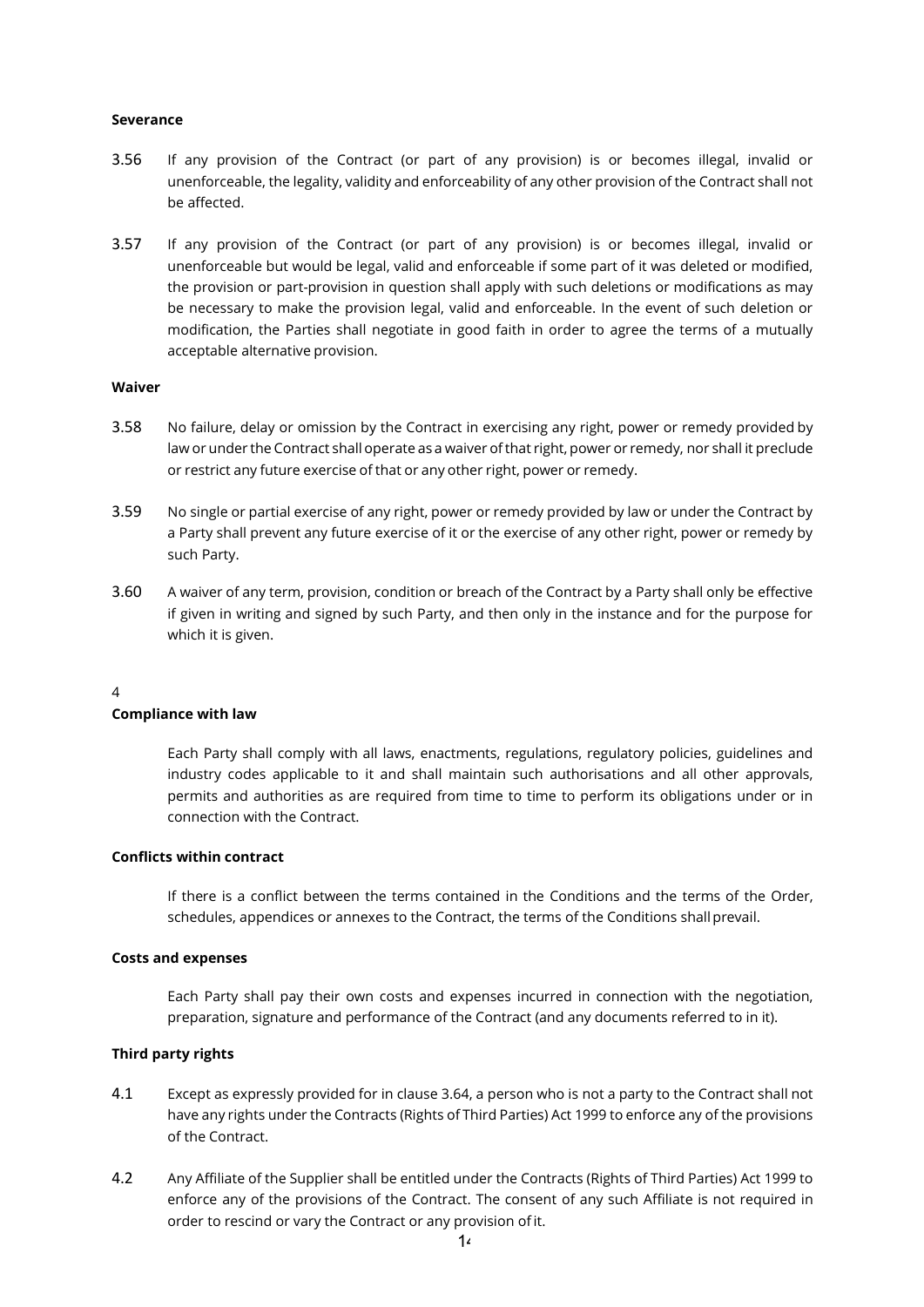### Governing law

The Contract and any dispute or claim arising out of, or in connection with, it, its subject matter or formation (including non-contractual disputes or claims) shall be governed by, and construed in accordance with, the laws of England and Wales.

### Jurisdiction

The Parties irrevocably agree that the courts of England and Wales shall have non-exclusive jurisdiction to settle any dispute or claim arising out of, or in connection with, the Contract, its subject matter or formation (including non-contractual disputes or claims).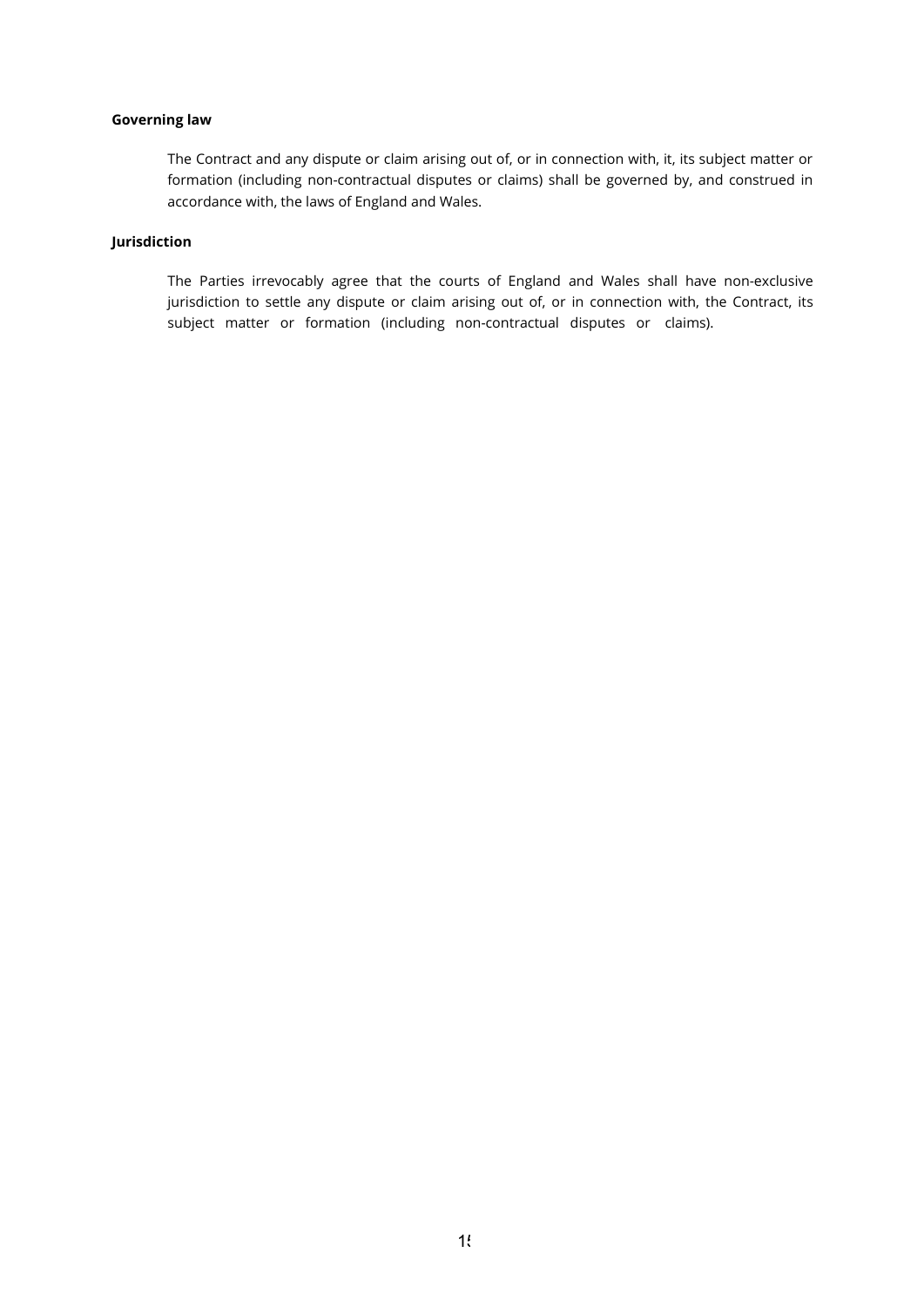# SCHEDULE 1 DATA PROTECTION

#### 1 Interpretation

### 1.1 In this Schedule:

"Data Protection Laws" means the GDPR and the Privacy and Electronic Communication Regulations 2003, any amendment, consolidation or re-enactment thereof, any legislation of equivalent purpose or effect enacted in the United Kingdom, or, where relevant, the European Union, and any orders, guidelines and instructions issued under any of the above by relevant national authorities, a judicial authority in England and Wales or, where relevant, a European Union judicial authority;

"GDPR" means the General Data protection Regulation EU 2016/679 as applied and supplemented by the laws of England and as in force from time to time;

"Personal Data" has the meaning given to it by the GDPR, but shall only include personal data to the extent that such personal data, or any part of such personal data, is processed in relation to the Services provided under this Contract;

"Replacement National Legislation" means legislation in the United Kingdom which is enacted to cover, in whole or part, the same subject matter as the GDPR.

- 1.2 Words and phrases with defined meanings in the GDPR have the same meanings when used in this Schedule, unless otherwise defined by this Schedule.
- 1.3 If the GDPR ceases to apply to the United Kingdom, references to the GDPR, to provisions within it and to words and phrases with defined meanings in it, shall be deemed references to Replacement National Legislation, the nearest equivalent provisions in it and the nearest equivalent words and phrases in it (as the case may be).

# 2 Details of Processing

- 2.1 The Parties agree the following details in relation to the processing of Personal Data under this Contract:
	- 2.1.1 the Personal Data will be processed for the provision of Services as set out in the Contract;
	- 2.1.2 the Personal Data will be processed until this Contract is terminated
	- 2.1.3 the specific processing activities will include collection, organisation, storage, retrieval, communication/disclosure, reporting, storing, analysis, presentation and other such activity which the Customer may request the Supplier to action in order to deliver the Services;
	- 2.1.4 the Personal Data processed concern the following categories of data subjects:
		- (a) employees or contact persons of the Supplier;
	- 2.1.5 the Personal Data processed concern the following categories of data:
		- (a) all data pertaining to the decision by the Customer to engage an employee or contact person of the Supplier for an assignment for example: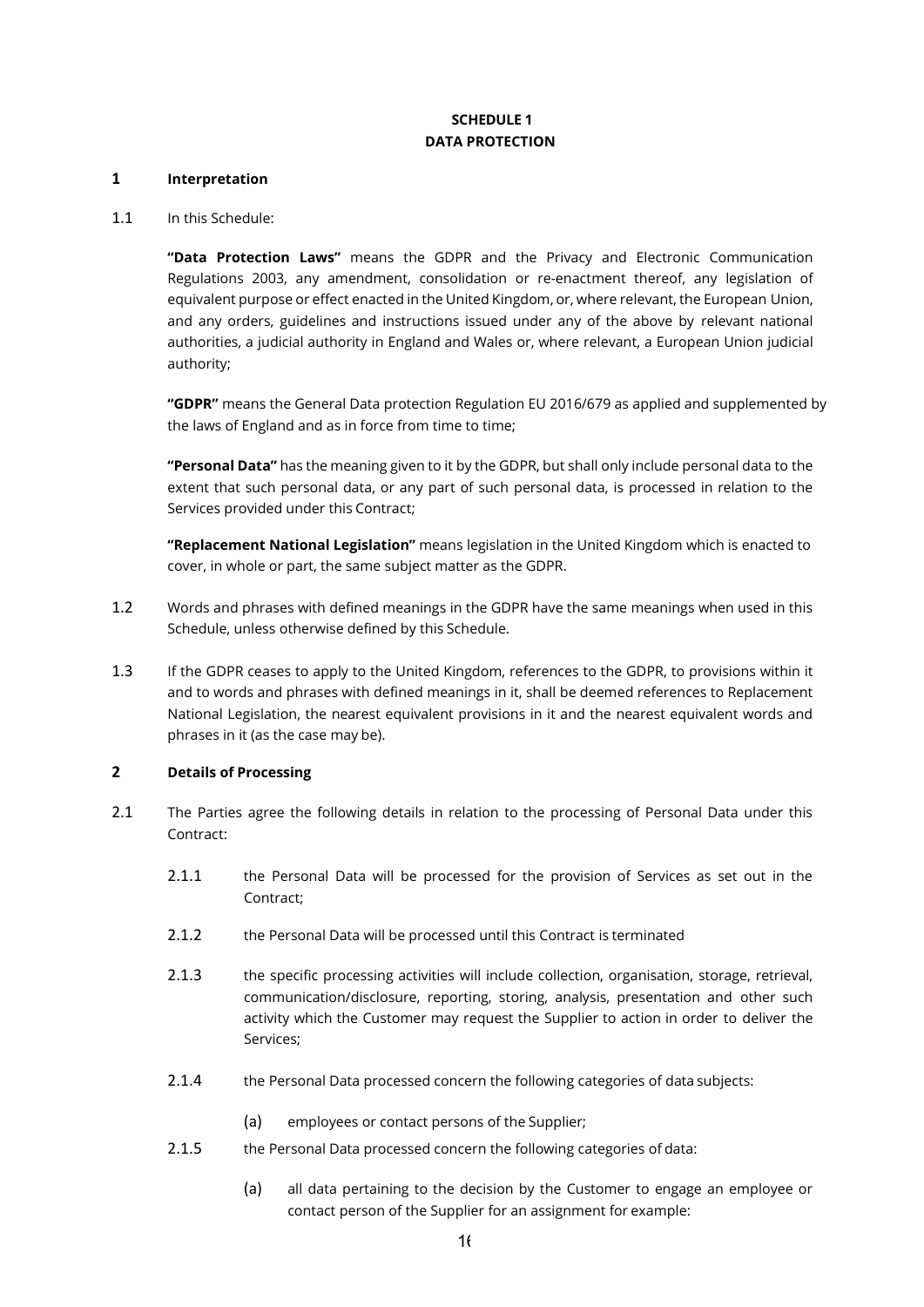- (i) personally, identifiable information including full name, date of birth, employment history, professional or educational qualifications, email address, address, telephone number, passport number and next of kin details, time and attendance record;
- (ii) sensitive information;
- (iii) financial information;
- (iv) compliance information required by the Customer for the relevant vacancy.

### 3 General Obligations

- 3.1 Each Party shall comply with the Data Protection Laws applicable to it in connection with this Contract and shall not cause the other Party to breach any of its obligations under Data Protection Laws.
- 3.2 Each Party will, on request by the other Party, provide any information necessary for each Party to comply with Article 30 of GDPR, to the extent not already known to such Party.
- 3.3 Each Party will promptly on demand provide to the other Party all information which such Party may reasonably require to make the assessments as to the appropriateness of the technical and organisational security measures required by Article 32 of GDPR.
- 3.4 Each Party will provide to the other Party all reasonable cooperation and assistance in responding to any enquiry in relation to such Personal Data which either Party may receive from the Information Commissioner's Office or any other supervisory authority (as defined in the GDPR) of competent jurisdiction.
- 3.5 Where a data subject exercises his or her rights in respect of his or her Personal Data, and the Customer instructs the Supplier to cease or modify its processing of that Personal Data as a result, the Customer acknowledges and agrees that such modification or cessation may result in the Supplier not being able to provide, or being required to suspend provision of, its Services in respect of that data subject.
- 3.6 Each Party:
	- 3.6.1 hereby instructs the other Party to process such Personal Data as reasonably necessary to perform the Services;
	- 3.6.2 will ensure that it has a valid legal basis for the processing of such Personal Data so that the other Party may lawfully process the Personal Data in accordance with this Contract; and
	- 3.6.3 will ensure that the information referred to in paragraphs 1.14 and 1.15 is correct, complete and not misleading, and will update it from time to time as necessary and will indemnify and keep indemnified the other Party against any loss, damage, cost or expense which the other Party may incur as a result of such information not being provided or being incorrect, incomplete or misleading.

# 4 Data Processing

- 4.1 Where a Party discloses Personal Data (as "Discloser") to the other Party or its affiliate (as "Recipient"), the Recipient shall, or shall (where relevant) ensure that its sub-contractor shall:
	- 4.1.1 in relation to such Personal Data, act only on the instructions of the Discloser as set out in this Contract or as documented in writing;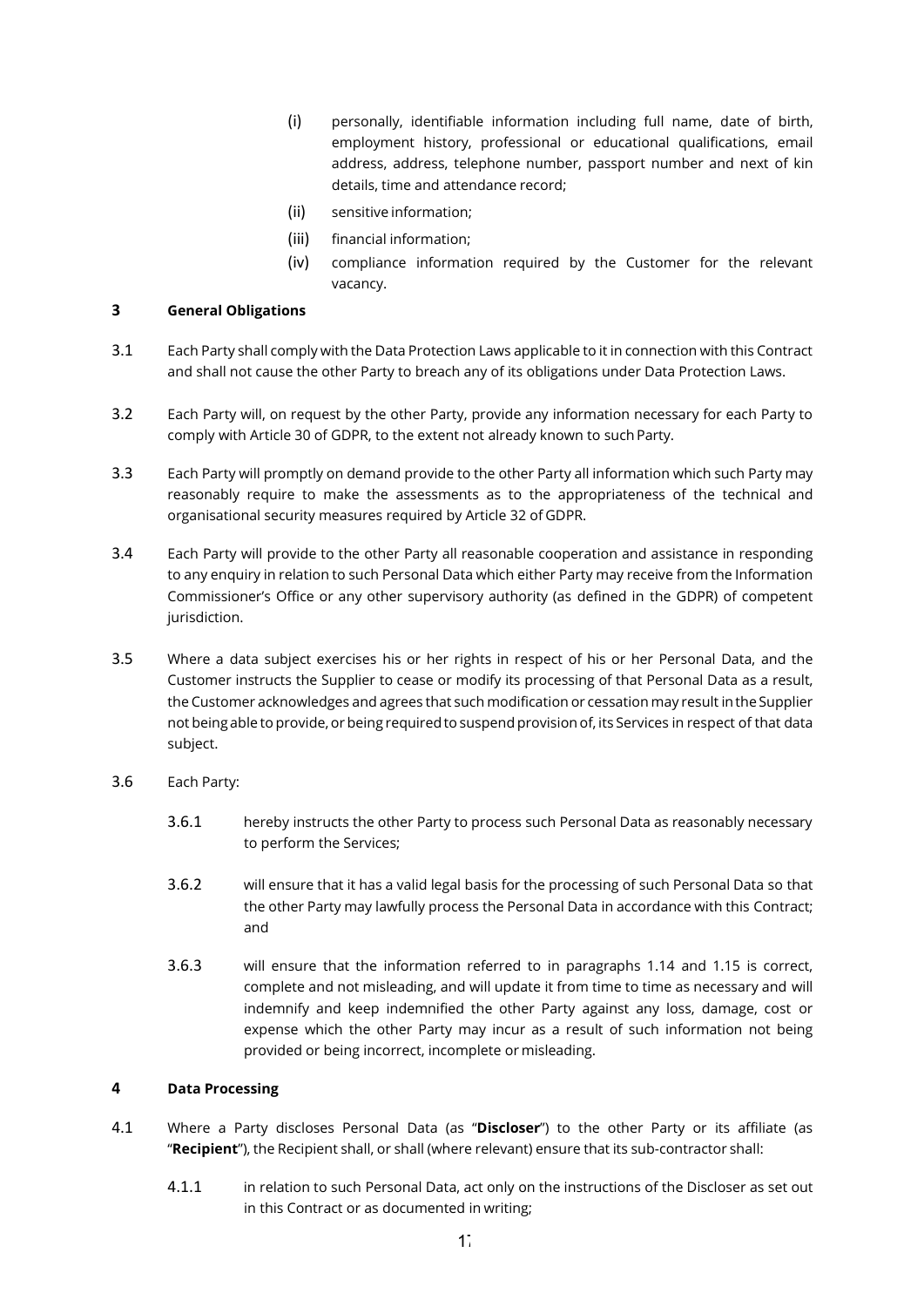- 4.1.2 process such Personal Data only to the extent, and in such manner, as is necessary for the purposes of this Contract;
- 4.1.3 document all processing in accordance with Article 30 of GDPR, taking into account the information that the Discloser has made available to it (including as to the nature of the Personal Data);
- 4.1.4 operate appropriate security procedures, processes and systems to ensure that it complies with the requirements of Article 32 of GDPR, taking into account the information that the Disclosure has made available to it (including as to the nature of the Personal Data);
- 4.1.5 ensure that its staff with access to the Personal Data are under obligations of confidentiality in relation to such Personal Data;
- 4.1.6 not engage any sub-contractor to process the Personal Data, or transfer any Personal Data to a sub-contractor, without the Discloser's prior written authorisation. Where the Recipient does obtain the Discloser's prior written authorisation to engage a subcontractor, or transfer Personal Data to a sub- contractor, it shall:
	- (a) ensure any such sub-contractor is engaged on a written agreement giving commitments in relation to the processing of such Personal Data no less onerous than set out in this Contract; and
	- (b) remain liable to the Discloser for the acts of any such sub-contractor in relation to such Personal Data;
- 4.1.7 taking into account the nature of the processing and the information that the Discloser has made available to the Recipient, assist the Discloser in ensuring compliance with its obligations pursuant to Articles 32 to 36 of GDPR inclusive;
- 4.1.8 provide reasonable assistance to the Discloser to assist the Discloser to meet a request or complaint made by a data subject in respect of Such Personal Data in order to meet the requirements of Chapter III of the GDPR in respect of data subject rights;
- 4.1.9 inform the Discloser if it believes that it, or the Discloser, has breached any of the Data Protection Laws;
- 4.1.10 delete or return Personal Data (and any copies of Personal Data) unless retention is required by applicable law to the Discloser:
	- (a) on termination of this Contract;
	- (b) without delay where the Recipient is no longer required to process the Personal Data; and
	- (c) upon the Discloser's written request (which shall excuse the Recipient from its obligations to the extent that such request means it is unable to meet them).

The Discloser shall warrant to the Recipient that it has the right to transfer the Personal Data to it for the purposes of processing under this Contract.

### 5 Non-Competition, Conflicts of Interest and Non-Solicitation

5.1 Neither Party shall during the subsistence of the Contract and for 12 (twelve) months thereafter without the other Party's prior written permission, canvass or solicit for direct or indirect employment or proceed with any applications for direct or indirect employment by or on behalf of